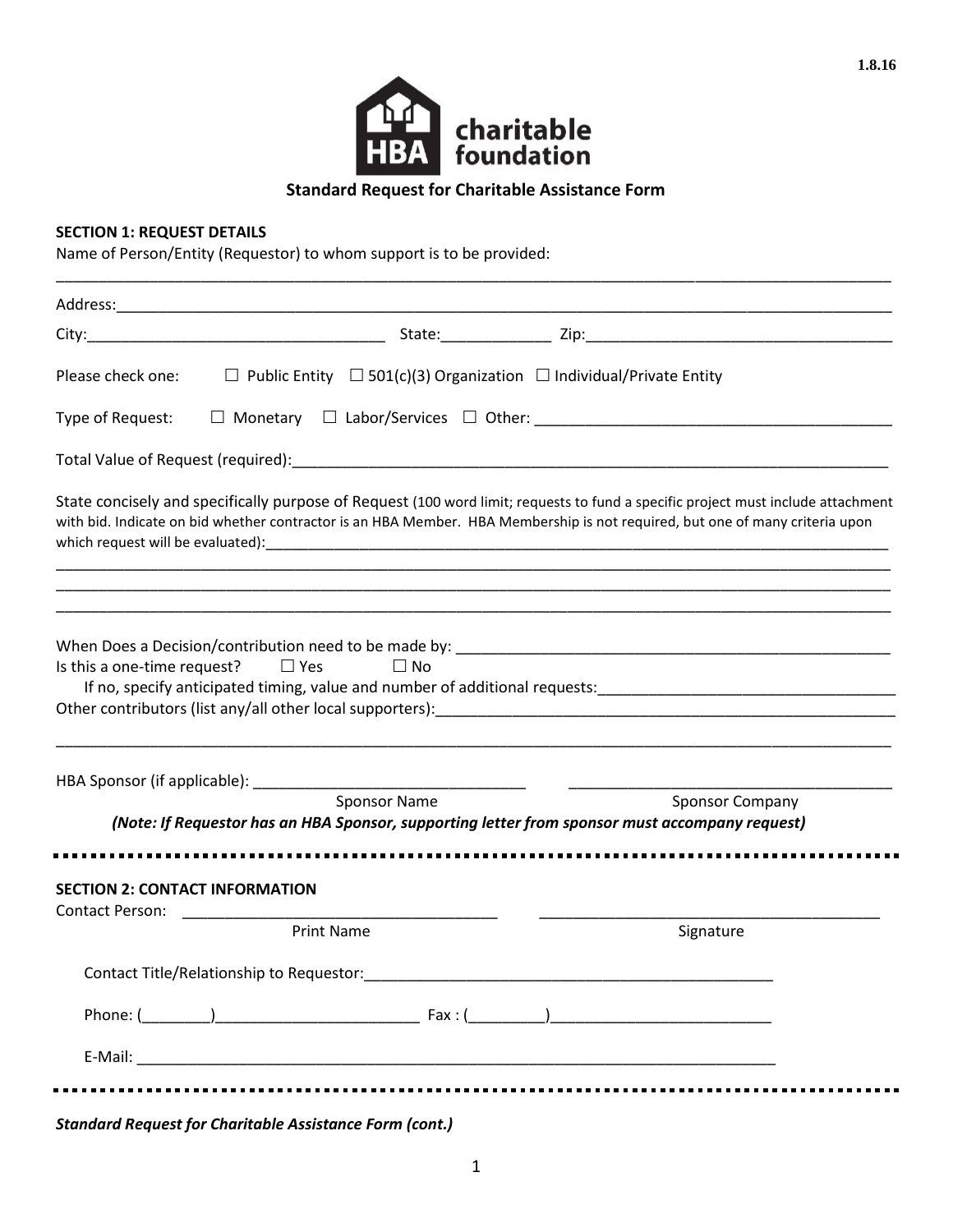

## **SECTION 3: HISTORICAL INFORMATION AND CONSENT TO GUIDELINES**

Have you previously received funding from the HBA Charitable Foundation or the HBA of Greater Tulsa?  $\Box$  Yes  $\Box$  No *If you answered yes, please indicate the amount provided and date.*

Amount Provided:\_\_\_\_\_\_\_\_\_\_\_\_\_\_\_ Month/Year:\_\_\_\_\_\_\_\_\_\_ Amount Provided:\_\_\_\_\_\_\_\_\_\_\_\_\_\_ Month/Year:\_\_\_\_\_\_ Amount Provided: \_\_\_\_\_\_\_\_\_\_\_\_\_\_ Month/Year: \_\_\_\_\_\_\_\_\_ Amount Provided: \_\_\_\_\_\_\_\_\_\_ Month/Year: \_\_\_\_\_

7. Does Requestor agree to and understand that the HBA Charitable Foundation may seek media publicity if support is provided? Further does Requestor agree to the use of Requestor's image, name and/or likeness in conjunction with any such media coverage and waive the right to any compensation associated with the coverage?

 $\Box$  Yes  $\Box$  No

8. Does Requestor agree to provide a written update to the HBA Charitable Foundation on the anniversary date of the contribution detailing how the contribution was used?

 $\Box$  Yes  $\Box$  No.

## **SECTION 4: SUPPORT OF HBA CHARITABLE FOUNDATION MISSION**

## *HBA Charitable Foundation Mission Statement*

*Our mission is to engage in charitable endeavors, on behalf of the residential construction industry, to advance education and housing related needs in the Tulsa metropolitan area. All funds will be used to support a variety of causes in Tulsa and the surrounding communities.*

\_\_\_\_\_\_\_\_\_\_\_\_\_\_\_\_\_\_\_\_\_\_\_\_\_\_\_\_\_\_\_\_\_\_\_\_\_\_\_\_\_\_\_\_\_\_\_\_\_\_\_\_\_\_\_\_\_\_\_\_\_\_\_\_\_\_\_\_\_\_\_\_\_\_\_\_\_\_\_\_\_\_\_\_\_\_\_\_\_\_\_\_\_\_\_\_\_\_ \_\_\_\_\_\_\_\_\_\_\_\_\_\_\_\_\_\_\_\_\_\_\_\_\_\_\_\_\_\_\_\_\_\_\_\_\_\_\_\_\_\_\_\_\_\_\_\_\_\_\_\_\_\_\_\_\_\_\_\_\_\_\_\_\_\_\_\_\_\_\_\_\_\_\_\_\_\_\_\_\_\_\_\_\_\_\_\_\_\_\_\_\_\_\_\_\_\_ \_\_\_\_\_\_\_\_\_\_\_\_\_\_\_\_\_\_\_\_\_\_\_\_\_\_\_\_\_\_\_\_\_\_\_\_\_\_\_\_\_\_\_\_\_\_\_\_\_\_\_\_\_\_\_\_\_\_\_\_\_\_\_\_\_\_\_\_\_\_\_\_\_\_\_\_\_\_\_\_\_\_\_\_\_\_\_\_\_\_\_\_\_\_\_\_\_\_

Describe how request is consistent with the HBA Mission Statement (150 word limit):

### **SECTION 5: COMPLETED BY HBA STAFF**

| Date Received:                  |                      | Received by (staff name):                                           |  |
|---------------------------------|----------------------|---------------------------------------------------------------------|--|
| <b>Reviewed by Committee:</b>   | $\sqrt{1}$           |                                                                     |  |
| Approved:                       | Yes                  | No.                                                                 |  |
| If approved, contribution date: |                      | Approved contribution value:                                        |  |
|                                 |                      | Made Via (check, services, etc,): Made Via (check, services, etc,): |  |
|                                 | <b>Details/Notes</b> |                                                                     |  |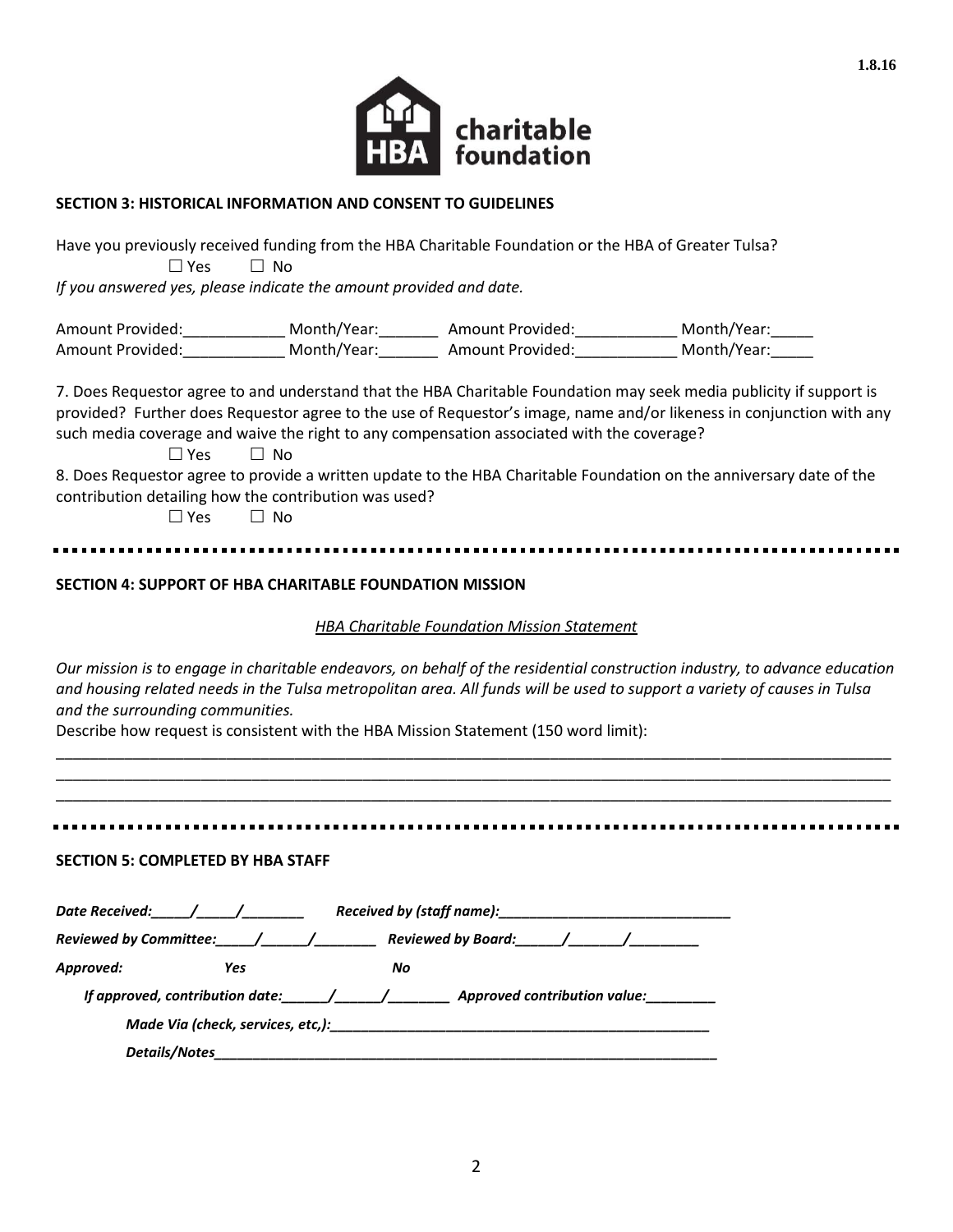

**1.8.16**

# **Charitable Request Guidelines**

## *Request Approval Guidelines and Policies*

The HBA Charitable Foundation maintains a limited budget and is willing to coordinate the support of both skilled and non-skilled volunteers to provide philanthropic support to both individuals/private entities and 501(c)(3) organizations/public entities.

## *Eligibility*

The Foundation will consider requests on a case-by-case basis upon submission of a completed request form and supporting documentation, evaluating each on the following criteria:

### *Individual Criteria*

- 1. Completed request form
- 2. Must be a housing/shelter need or education related
- 3. Income stipulation proof of need
- 4. Insurance Review
- 5. Property inspected by HBA representatives
- 6. Labor requests involve work by HBA member in good standing
- 7. Geographic criteria

#### *Organizational Criteria*

- 1. Completed request form
- 2. Must be housing/shelter or education related
- 3. 501 (c) (3) organization
- 4. Review/Support of Board of Directors
- 5. Annual Report (previous year)
- 6. Projected Income (current year)
- 7. Labor requests involve work by HBA member in good standing
- 8. Geographic criteria

#### *Definition of criteria:*

**Housing and Shelter need** will be defined as a deficient or substandard residence for a homeowner or business. The criteria is flexible, based on the nature of the request, and consideration for the type of request and how the request contributes to the overall mission of the HBA, helping to promote and better the state of housing and the industry in the area.

**Income stipulation** will require that Requestor produce a verification of income that shows a lack of ability to fund adequate housing/shelter need.

**Insurance review** will require that Requestor provide proof of homeowner's insurance, with coverage to extent deemed appropriate and necessary by members of the Review Committee.

**Property Inspection:** Before approving any donation, the Committee will make a site visit to inspect the property in order to assess the accuracy of the requested services/money and the scope of work needed.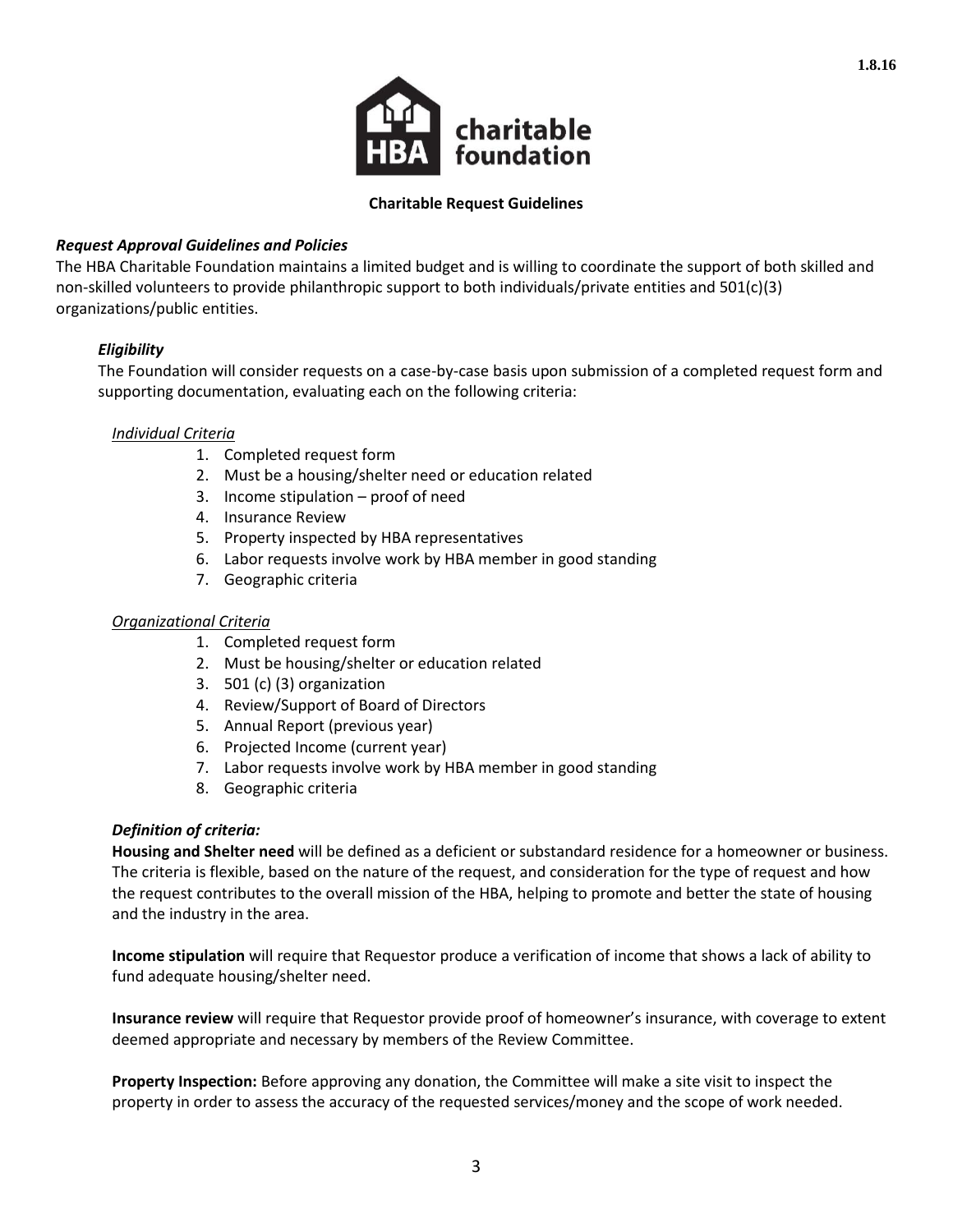

**Geographic criteria:** All requests must be made by, and benefit an entity within the jurisdiction of the Home Builders Association of Greater Tulsa, which includes but is not limited to the metro Tulsa area, such as Owasso and communities as far to the southwest as Glenpool and Kiefer, and includes the outlying areas of Grand Lake.

**Work by HBA member in good standing:** Any request for funds to supplement a project will be given additional consideration should the project be done by a member of the HBA in good standing. If the request is for labor/services, any work provided on behalf of the HBA would be done only by a member in good standing.

**501 (c) (3) organizations:** Additional consideration will be given to public organizations that have 501 (c) (3) status.

**Other organizational requirements:** Documentation of review and support by an organization's Board of Directors must accompany request form, along with a copy of the previous year's annual report and a projection of current year income.

# *Types of requests*

The Foundation will consider two primary types of requests:

- 1. Monetary
- 2. Labor/Services (to the extent that they are something that is provided by at least one, willing member in good standing of the organization.)

No requests for products in kind will be accepted, as the HBA Charitable Foundation does not have access to "products". Requests of this type should be made directly with a company that provides the product. However, in kind donations may be included in the scope of a labor/service project.

## *Approval process*

## *Timing of approval*

All requests will be evaluated within 30 days of receipt. Notification will be sent to the Requestor within a minimum of 30 days and a maximum of 60 days of the date the request was received. Any requests that do not fit within the timing of the HBAs approval process will not be considered. Requestor should not consider any request as approved by the HBA until Requestor receives a formal written letter of approval from the HBA. Any action or expense undertaken by Requestor prior to such written approval shall be done at Requestor's sole risk and expense.

## *Approval Requirements*

Requests will be filtered based on the adherence to the guidelines outlined, and all completed applications that meet the minimum criteria will be considered by the HBA members for initial approval. Any request that falls outside of those guidelines will be denied unless it is given special approval by the HBA Board of Directors.

## *HBA Sponsor*

An HBA member in good standing may sponsor any charitable request as a show of support toward the request. This will be taken into consideration when the request is presented at all levels, should it meet the minimum criteria.